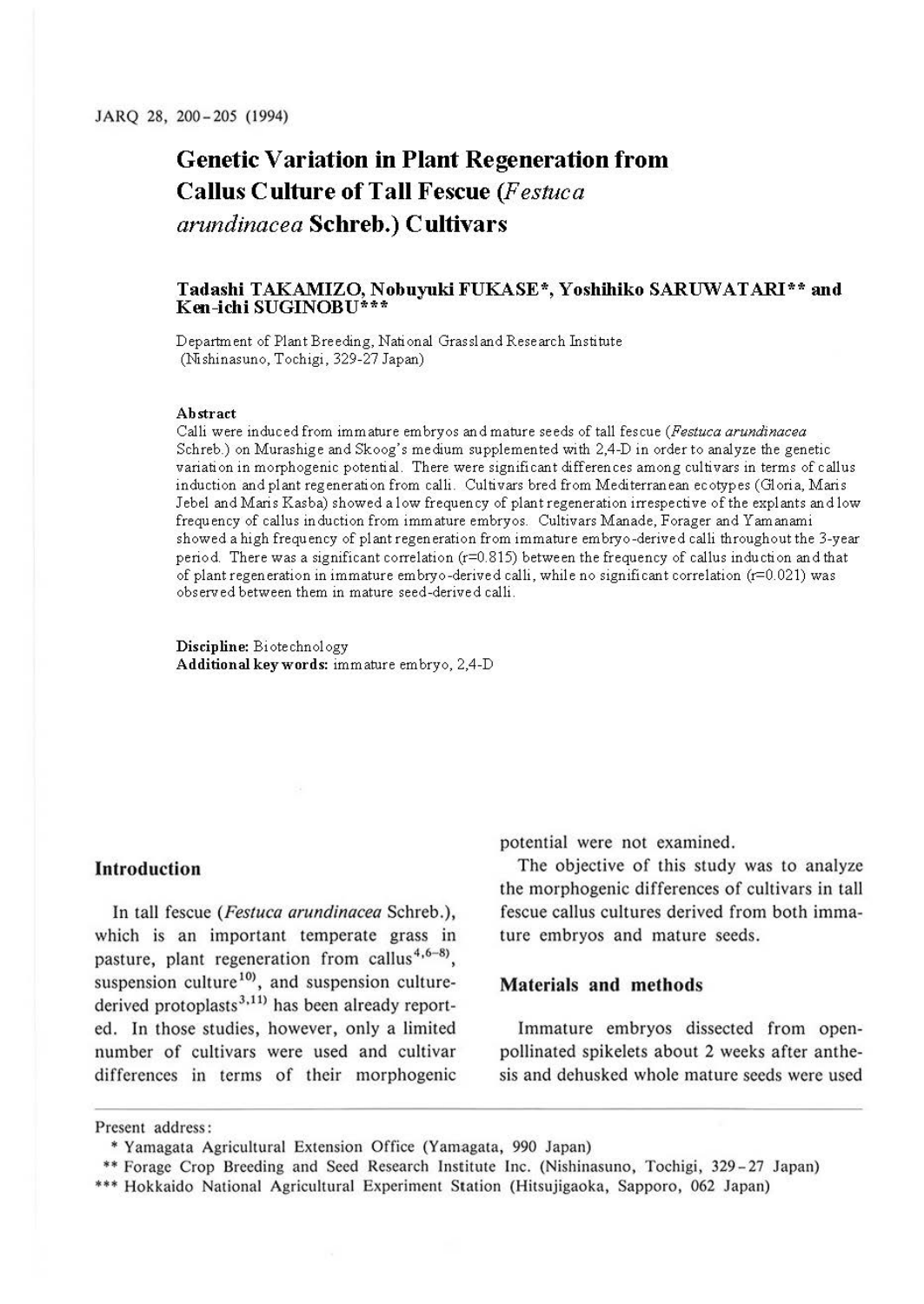as explants for callus induction. Callus induction medium consisted of Murashige and Skoog's (MS) medium<sup>9)</sup> supplemented with various levels (2 or 10 mg/ $l$  for immature embryo and  $5 \text{ mg}/l$  for mature seed) of 2,4-dichlorophenoxyacetic acid (2,4-D), 0.2 mg/l 6-benzylaminopurine, 100 mg/l casein hydrolysate, 3% sucrose, and 0.8% agar.

Ten immature embryos (1988, 1989 and 1991) derived from the same genotype grown in tbe field, or individual 10 mature seeds (1990) were placed on the callus induction medium in a 9 cm diameter petri dish and *5* dishes were used as replicates for each cultivar. All the dishes were incubated in the dark at 25°C for I to 2 months. Induced calli were then transferred to MS hormone-free medium and the number of calli developing shoot was scored. The frequencies of callus induction and plant regeneration were calculated by dividing the number of induced or regenerated calli by the number of total explants in a petri dish. Contaminated explants were omitted from the data. The data were analyzed with a complete randomized design.

#### **Results**

*1) Caffus cultures from immature embryos* 

Callus was readily induced from all the cultivars and the frequency of induction varied considerably (Table 1) among the cultivars tested. In 1989, Manade showed the highest frequency (88.6%), while Gloria showed the lowest  $(10.0\%)$ . In 1991, Forager showed the highest frequency (92.2%), while Demeter showed the lowest (5.0%). Manade, Forager and Nanryo showed a relatively high frequency of callus induction, while Gloria showed a very low frequency in both years, respectively. Demeter and Kentucky 31 showed a much lower frequency in 1991 than in 1989.

Varietal differences in the frequency of plant regeneration over the 3-year period are shown in Table 2. In 1988, Kentucky 31 showed the

| Cultivar       | 1989                 | 1991                   |  |
|----------------|----------------------|------------------------|--|
| Clarine        | $n.t.$ <sup>1)</sup> | 38.3 efg <sup>2)</sup> |  |
| Demeter        | 75.0 ab              | 5.0 i                  |  |
| Forager        | 55.4 bc              | 92.2 a                 |  |
| Gloria         | 10.0 <sub>c</sub>    | 12.9 hi                |  |
| Hokuryo        | n.t.                 | $61.0$ cd              |  |
| Jaguar         | n.t.                 | 39.6 efg               |  |
| Kentucky 31    | 57.4 bc              | $16.3$ hi              |  |
| Lubrette       | n.t.                 | 37.8 eft               |  |
| Ludion         | n.t.                 | $41.1$ def             |  |
| Luther         | n.t.                 | 53.9 cde               |  |
| Manade         | 88.6 a               | $66.9$ bc              |  |
| Maris Jebel    | n.t.                 | 19.4 ghi               |  |
| Maris Kasba    | n.t.                 | 38.7 efg               |  |
| Nanryo         | 73.6ab               | 68.9 bc                |  |
| Southern Cross | 39.3c                | $32.0$ efgh            |  |
| Yamanami       | 43.6c                | 86.7 ab                |  |
| Means          | 55.3                 | 44.4                   |  |

#### Table 1. Cultivar differences in the frequency of callus induction in immature embryoderived calli of tall fescue

I): Not tested.

2): Values with the same letter are not significantly different at 1% level.

highest frequency  $(78.0\%)$ , while Maris Kasba showed the lowest (5.0%). In 1989, Manade showed the highest frequency, while Gloria showed the lowest (0%). In 1991, Forager showed the highest  $(60.1\%)$  and Demeter showed the lowest  $(1.8\%)$  frequency. Manade showed the highest frequency of plant regeneration (50.9%) and Gloria showed the lowest (8.2%) in the mean of 3 years.

#### *2) Caffus cultures from mature seeds*

Clarine showed the highest frequency of callus induction (Table 3) while Demeter showed the lowest, Kentucky 31 showed the highest frequency of plant regeneration, while Gloria, Maris Jebel and Maris Kasba showed a low frequency or absence of plant regeneration, as was the case in the immature embryo-derived calli. Manade showed a low frequency of plant regeneration  $(5.4\%)$  in contrast to the results obtained in immature embryo-derived calli.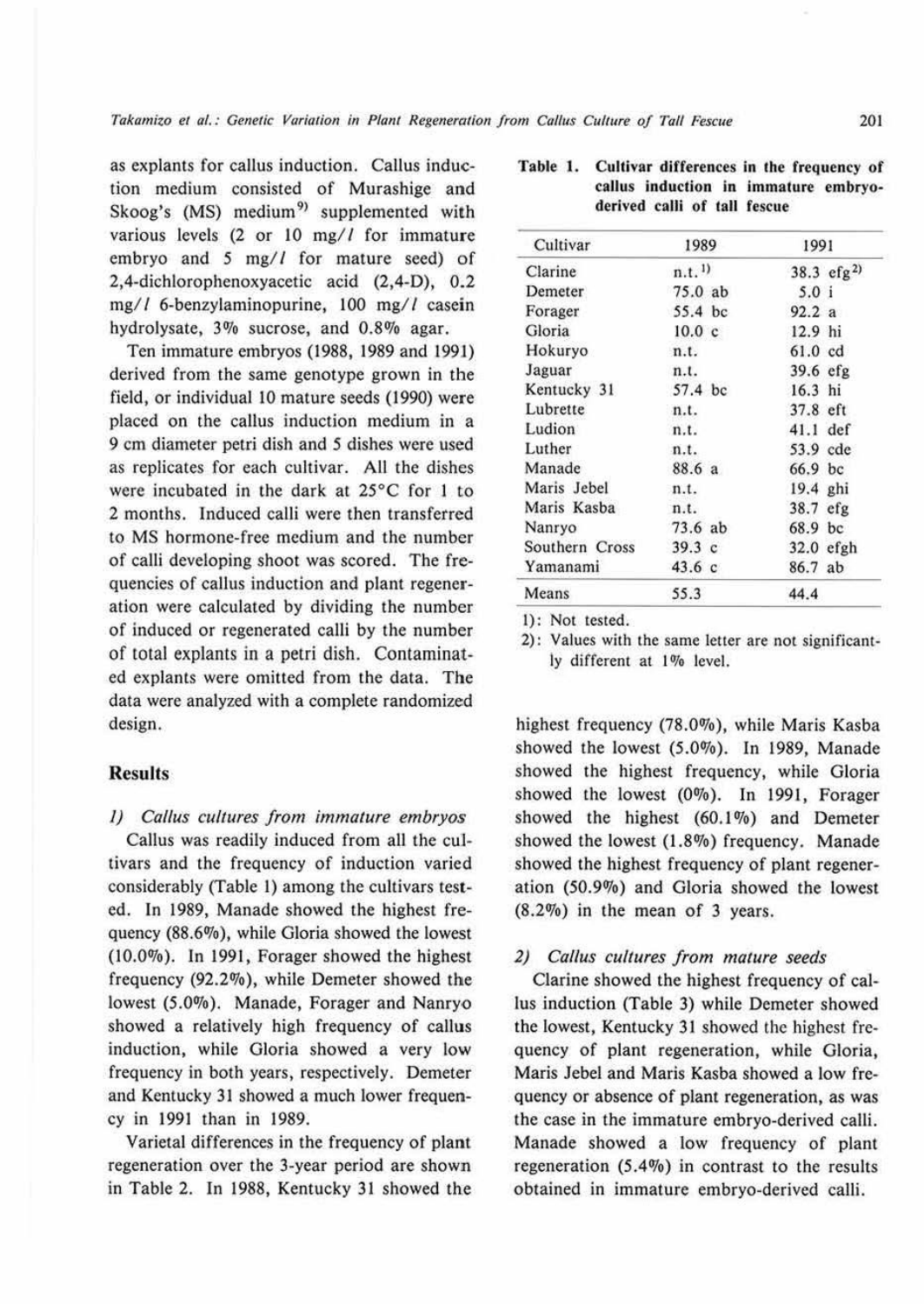| Cultivar       | 1988              | 1989                 | 1991              | Means       |
|----------------|-------------------|----------------------|-------------------|-------------|
| Clarine        | 58.9 a 1)         | $n.t.$ <sup>2)</sup> | $21.7$ bcde       | $40.3$ abcd |
| Demeter        | 69.2 a            | 14.8 bc              | 1.8 f             | 30.7 bcd    |
| Forager        | 66.2a             | 14.4 bc              | 60.1 a            | 48.2a       |
| Gloria         | n.t.              | 0.0c                 | 8.8 ef            | 8.2 f       |
| Hokuryo        | 22.1 <sub>b</sub> | n.t.                 | 37.0 <sub>b</sub> | $28.6$ bc   |
| Jaguar         | 52.5a             | n.t.                 | $20.1$ cde        | $36.9$ abcd |
| Kentucky 31    | 78.0 a            | $25.8$ ab            | 7.9 <sub>ef</sub> | 37.1 abcd   |
| Lubrette       | 53.1a             | n.t.                 | $26.1$ bcd        | $39.6$ abcd |
| Ludion         | 55.6 a            | n.t.                 | $14.0$ def        | 34.8 abcd   |
| Luther         | 64.6a             | n.t.                 | $31.8$ bc         | 44.0 abc    |
| Manade         | 64.8a             | 45.3a                | 36.8 <sub>b</sub> | 50.9a       |
| Maris Jebel    | 15.0 <sub>b</sub> | n.t.                 | $11.2$ def        | $13.1$ def  |
| Maris Kasba    | 5.0 <sub>b</sub>  | n.t.                 | $16.0$ cdef       | $11.6$ ef   |
| Nanryo         | 70.8a             | $18.6$ bc            | $27.1$ bcd        | 43.0 abc    |
| Southern Cross | 55.7a             | 29.1<br>ab           | $13.6$ def        | 34.7 abcd   |
| Yamanami       | 69.1a             | 27.1<br>ab           | 39.4 <sub>b</sub> | $46.3$ ab   |
| Means          | 59.0              | 21.9                 | 23.3              | 37.3        |

|  |                                              |  |  | Table 2. Cultivar differences in the frequency of plant regeneration from |  |
|--|----------------------------------------------|--|--|---------------------------------------------------------------------------|--|
|  | immature embryo-derived calli of tall fescue |  |  |                                                                           |  |

1): Values with the same letter are not significantly different at 1% level.

2): Not tested.

| Cultivar       | Frequency of<br>callus induction<br>(9/0) | Frequency of<br>plant regeneration<br>(0/0) |  |  |
|----------------|-------------------------------------------|---------------------------------------------|--|--|
| Clarine        | 94.41                                     | $11.3 \text{ bcde}^{2}$                     |  |  |
| Demeter        | 24.2                                      | $3.7$ def                                   |  |  |
| Fawn           | 51.3                                      | $12.2$ bcd                                  |  |  |
| Gloria         | 50.0                                      | $1.7$ ef                                    |  |  |
| Hokuryo        | 68.6                                      | $13.3$ bcd                                  |  |  |
| Kentucky 31    | 60.8                                      | 23.7a                                       |  |  |
| Manade         | 60.3                                      | $5.4$ cdef                                  |  |  |
| Maris Jebel    | 67.7                                      | 0.0 f                                       |  |  |
| Maris Kasba    | 86.9                                      | 0.0 f                                       |  |  |
| Nanryo         | 59.3                                      | $18.9$ ab                                   |  |  |
| Southern Cross | 44.4                                      | 0.0 f                                       |  |  |
| Yamanami       | 47.3                                      | $20.6$ ab                                   |  |  |
| Means          | 60.1                                      | 8.4                                         |  |  |

Table 3. Cultivar differences in the frequency of callus induction and plant regeneration from mature seed-derived calli of tall fescue (1990)

1): Statistical analysis was not carried out.

2): Values with the same letter are not significantly different at 1% level.

Two types of calli were observed for their appearance, e.g. watery, non-embryogenic (Plate 1a) and compact, embryogenic (Plate 1b) types. The latter type displayed a large number of shoot-like structures still in the callus induction medium and shoot elongation occurred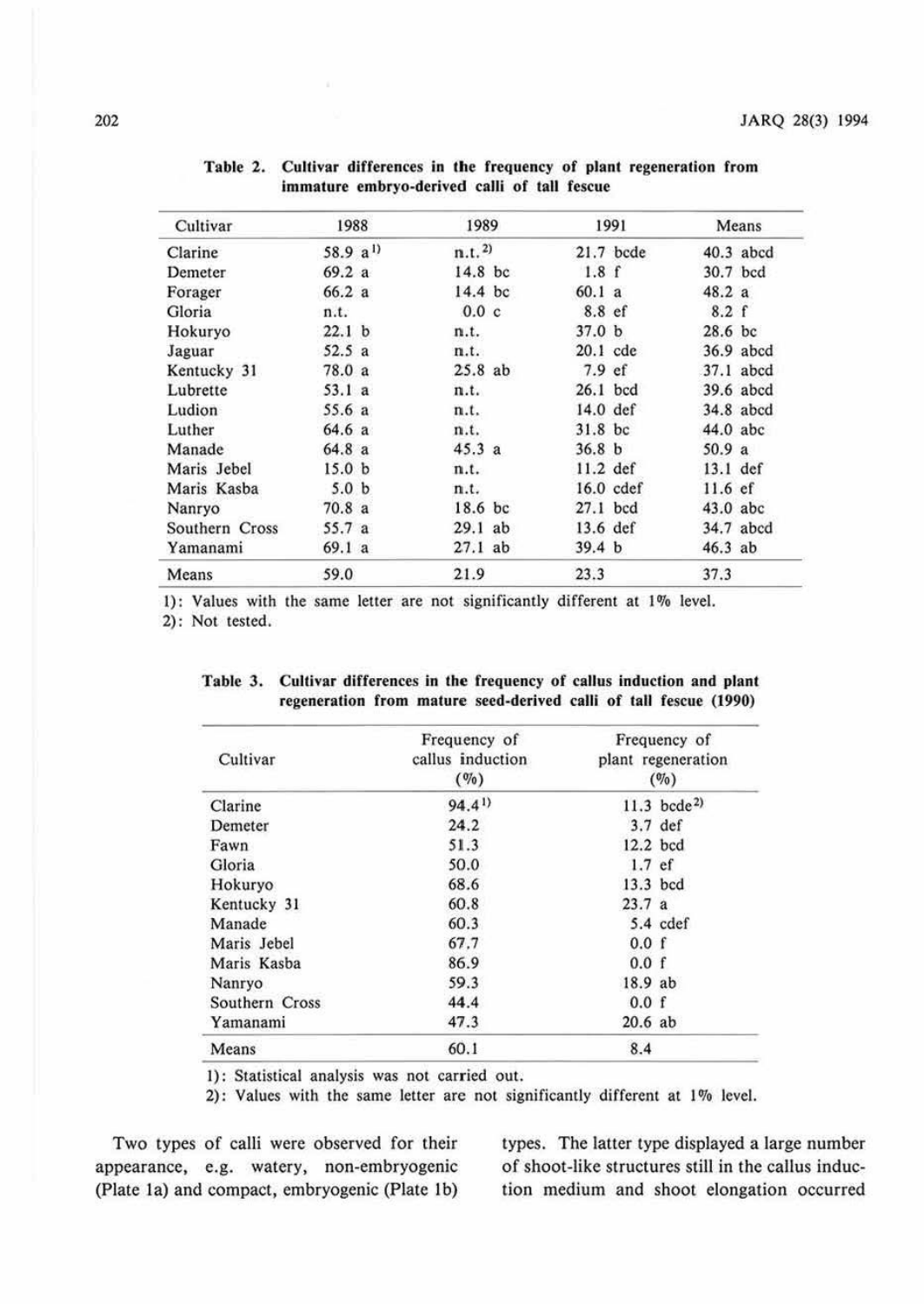

Plate 1. Plant regeneration from mature seed-derived callus culture of tall fescue a: Non-embryogenic callus,

- b: Embryogenic callus,
- c: Plant regeneration from embryogenic callus,
- d: Regenerated plants in pots.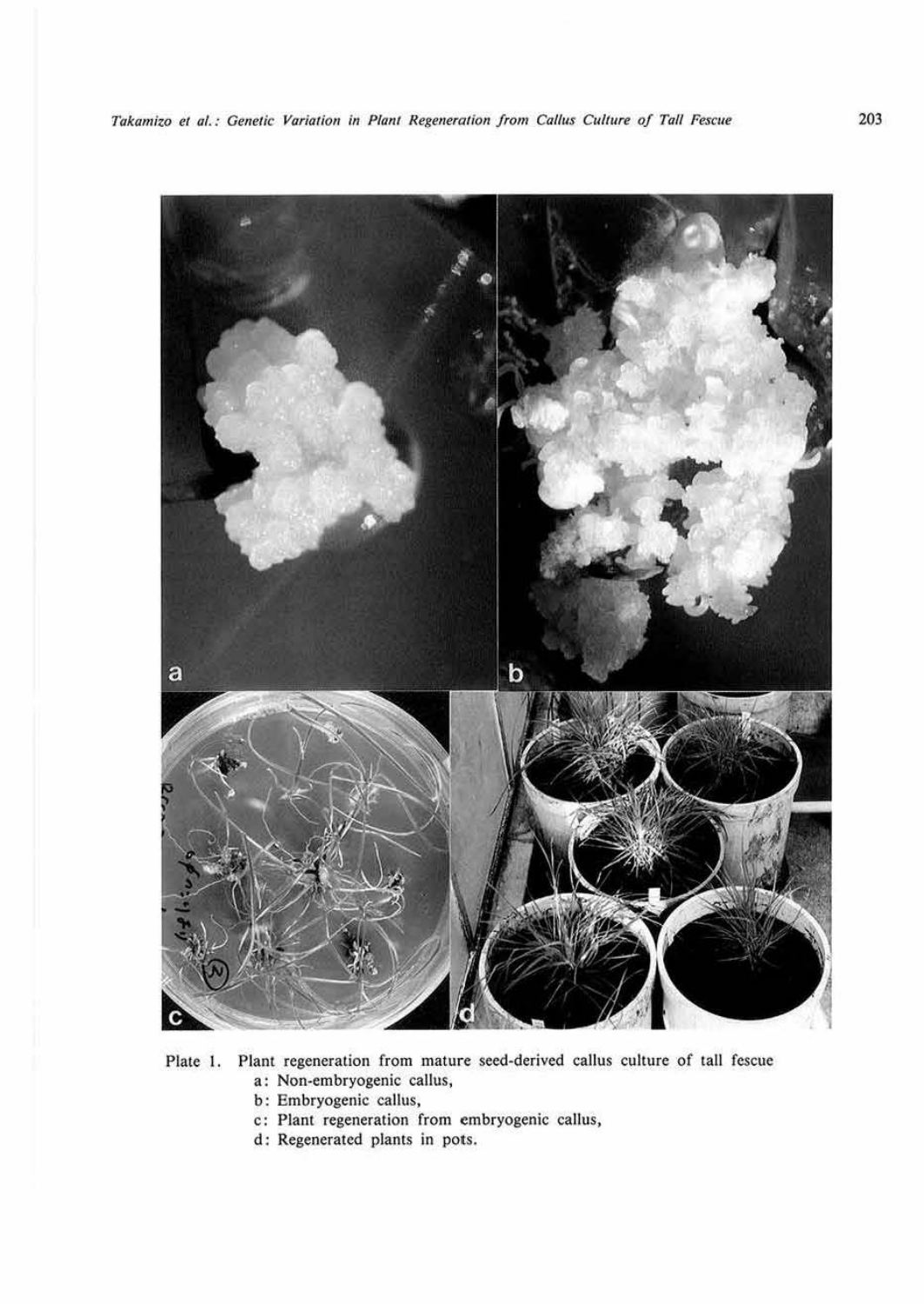rapidly (Plate le) upon the transfer to the regeneration medium. However, this classification of calli was not rigid and there was often an intermediate or mixed type. Regenerated plantlets could be easily transferred to pots (Plate Id).

# *3) Correlation between the frequency of callus induction and plant regeneration*

Correlation between the frequency of callus induction and plant regeneration in immature embryo-derived calli was significant  $(r=0.815)$ (Fig. 1), while that in mature seed-derived calli was not significant  $(r=0.021)$  (Fig. 2).

### *4) Effect of 2,4-D level*

Effect of 2,4-D level on the frequency of callus induction was not significant in 1989, but a higher frequency of callus induction was observed at 2 mg/l than 10 mg/l in 1991 (data not shown). Effect of 2,4-D on plant regeneration varied with the experimental year. There was no interaction between cultivar and 2,4-D in both the frequency of callus induction and plant regeneration.

### **Discussion**

This study clearly showed that cultivars differed in the frequency of callus induction and plant regeneration from calli in tall fescue, and that considerable fluctuations were observed depending on the experimental year in some cultivars. Cultivars like Maris Kasba, Maris Jebel and Gloria showed a low frequency of callus induction and plant regeneration throughout the study. These cultivars originated from Mediterranean ecotypes which are genetically distant from European cultivars and show meiotic instability when crossed with them<sup>5)</sup>. Similarly, it has been reported that in indica rice cultivars plant regeneration from root-derived calli is more difficult than in japonica rice cultivars<sup>1)</sup>.

As the immature embryos used in this study



Fig. J. Correlation between the frequency of callus induction and plant regeneration in immature embryo-derived calli of tall fescue Each spot represents the mean of 1989 and 1991.





were derived from an open-pollinated population, the cultivar differences may have been masked by unknown pollen donor. Nevertheless, cultivars like Forager, Yamanami and Nanryo showed a relatively high frequency of regeneration irrespective of the year and